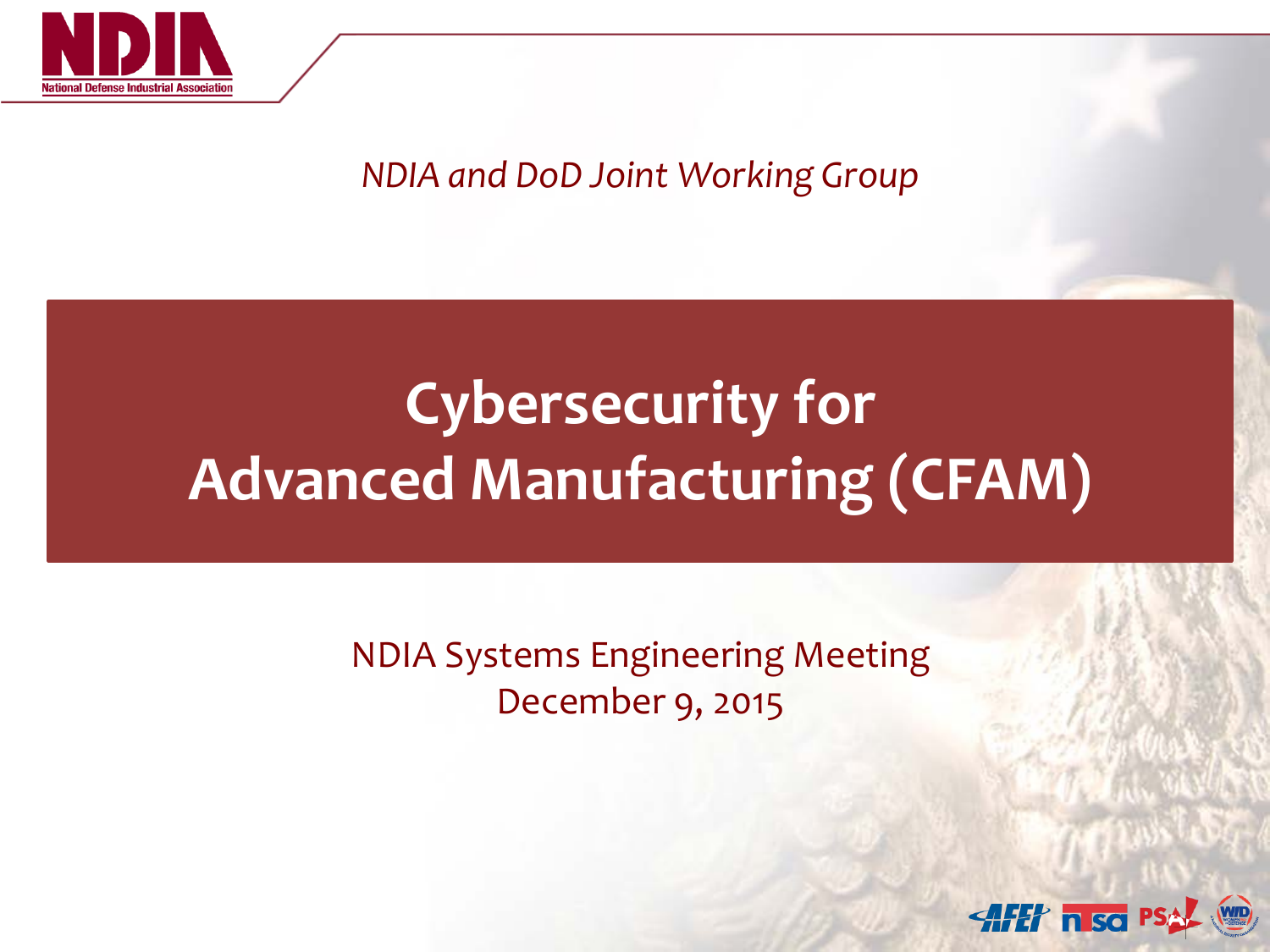## **Background**

### NDIA Cyber and Manufacturing Divisions 2014 Joint Working Group

- May 2014 White Paper, "Cybersecurity for Advanced Manufacturing"**\*** had five recommendations for USD(AT&L):
	- *1. Work with industry on standards and practices for factory floor cybersecurity*
	- *2. Join in industry forums on implementing DFARS [252.204-7012](tel:252.204-7012) at factory floor level*
	- *3. Update guidance on the Program Protection Plan (PPP) to include protection of critical technical information in factory floor systems*
	- *4. Use Red Teams to identify manufacturing system vulnerabilities and gaps in the solution set, and sponsor cybersecurity R&D to fill the gaps*
	- *5. Develop programs to facilitate mfg system cybersecurity in defense supply chains.*
- Dec 2014 meeting with Kristen Baldwin (DUSD(SE) office)
	- NDIA will form JWG to work with DoD on these recommendations

### **Feb 2015 -- Mfg Division suggested SE Division leadership on recommendation 3.**



[http://www.ndia.org/Advocacy/LegislativeandFederalIssuesUpdate/Documents/Cyber\\_for\\_Man](http://www.ndia.org/Advocacy/LegislativeandFederalIssuesUpdate/Documents/Cyber_for_Manufacturing_White_Paper_5May14.pdf) **\*** [ufacturing\\_White\\_Paper\\_5May14.pdf](http://www.ndia.org/Advocacy/LegislativeandFederalIssuesUpdate/Documents/Cyber_for_Manufacturing_White_Paper_5May14.pdf)

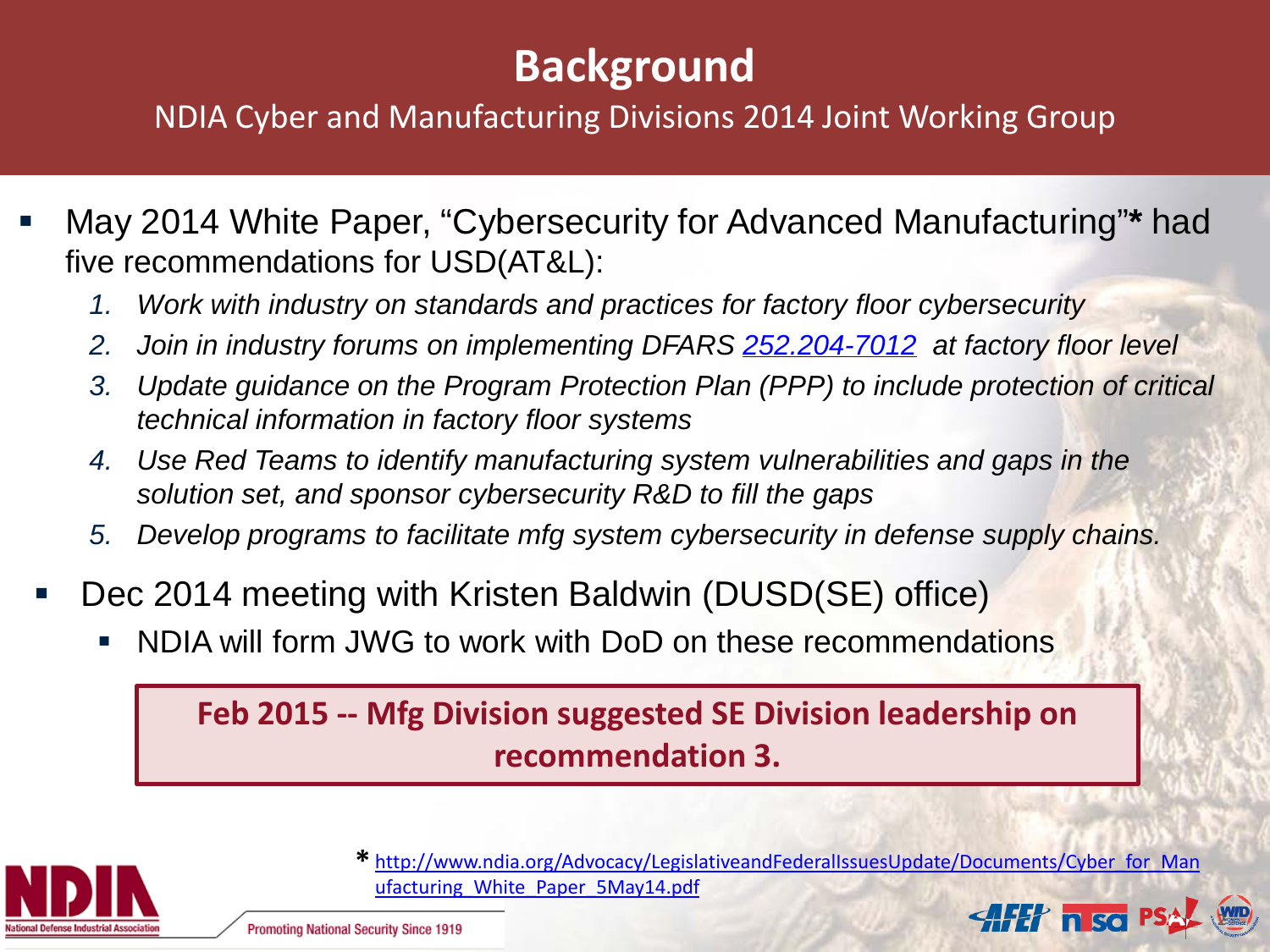

## **CFAM JWG Objective** *(in coordination)*

- **Government and industry members of the CFAM JWG collaborate to build on recommendations in the 2014 NDIA white paper,** *Cybersecurity for Advanced Manufacturing*
	- Identify cybersecurity vulnerabilities in the manufacturing environment and mitigations . . . *types and boundaries, highest impact near-term actions, culture changes*
	- Identify ways to incentivize and assist manufacturers to improve cybersecurity in manufacturing systems . . . *policies and contract requirements, security practices, workforce cybersecurity training*
	- Develop implementation plans . . . *coordinated with government and industry groups*

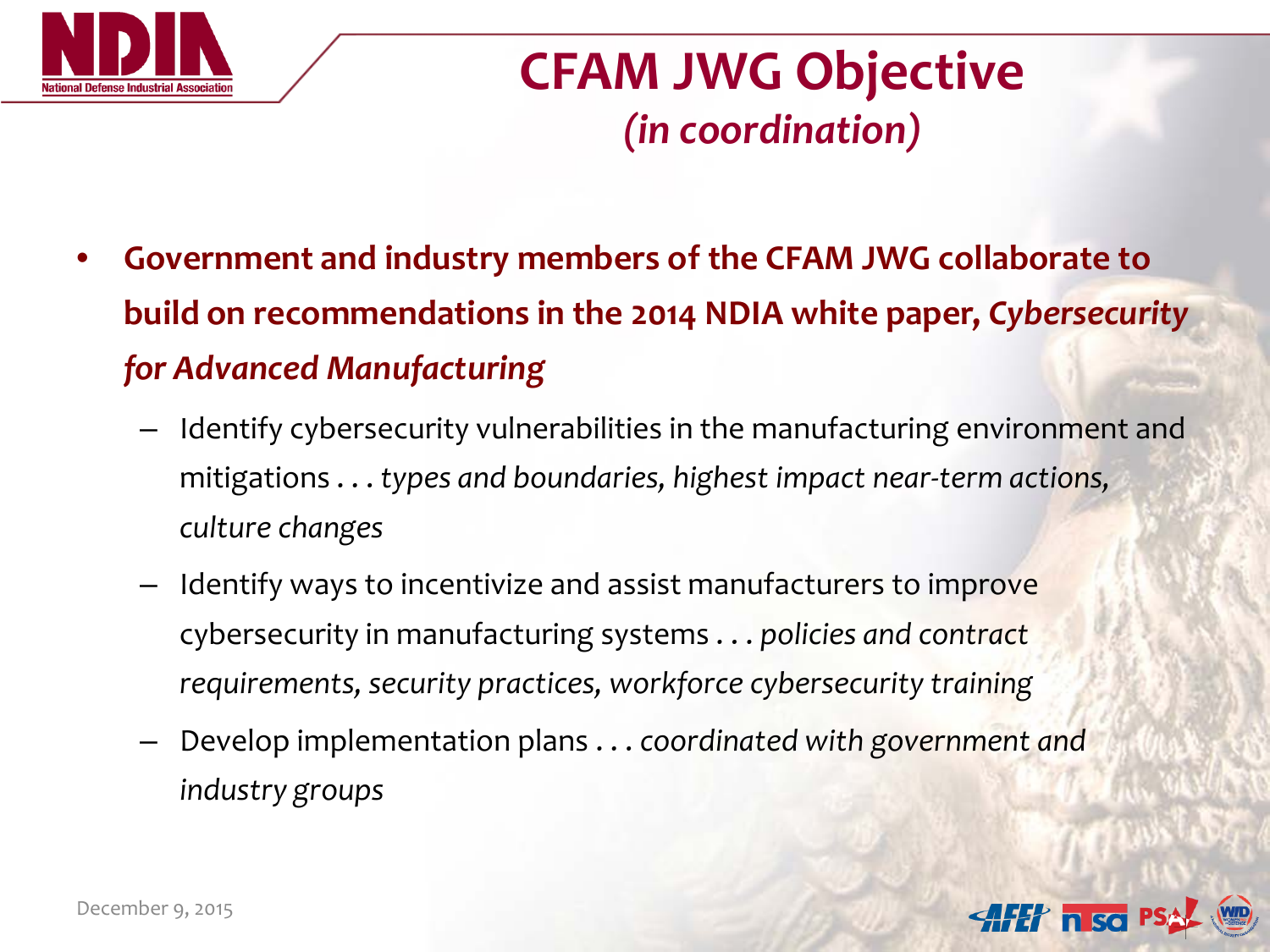

# **Why This is Important**



### **These are Not Cooperative R&D Efforts**



From Brian Hughes' presentation at 2015 NDIA Systems Engineering Conference







U.S. HUMVEE



China's Dongfeng EQ2050

AFET nisa PS

U.S. Reaper



China's Yilóng-1

18th NDIA SE Conference Distribution Statement A - Approved for public release by DOPSR on 10/21/2015, SR Case # 16-S-0130 applies. Distribution is unlimited. October 26-29, 2015 | Page-2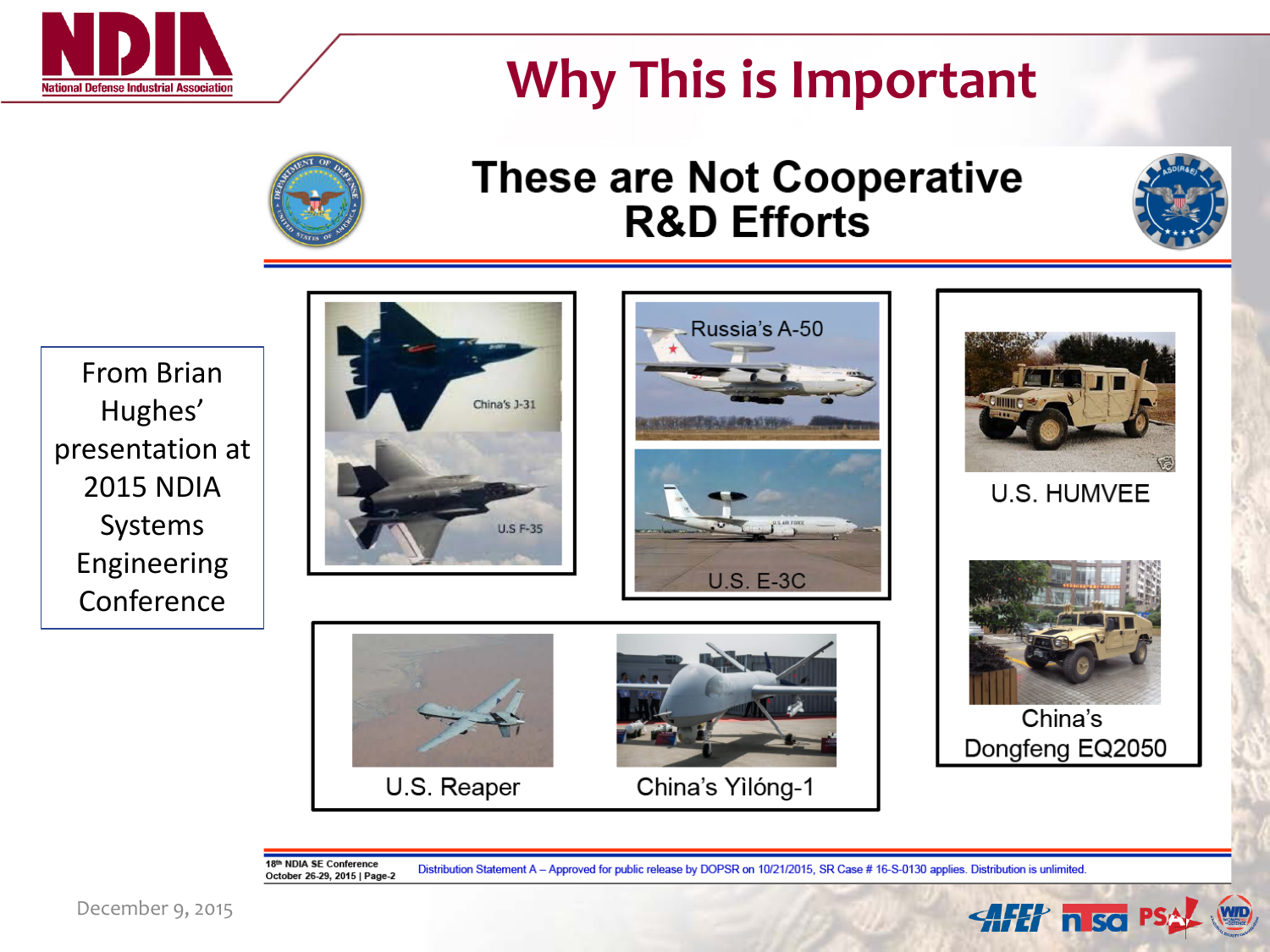

# **Launch Meeting: November 13th**

- **34 participants: 9 Government, 8 from membership or academic organizations, 17 company representatives**
- **Engaging discussion between Government and NDIA participants . . .**  *current situation, desired outcomes, barriers, opportunities*
- **Subtopics identified . . .** *teams formed*
	- Terms of Reference Team
	- Policy Planning and Impacts Team
	- Technology Solutions Team
	- Bounding the Problem for Manufacturing Team
- **Encouraging level of interest and participation**

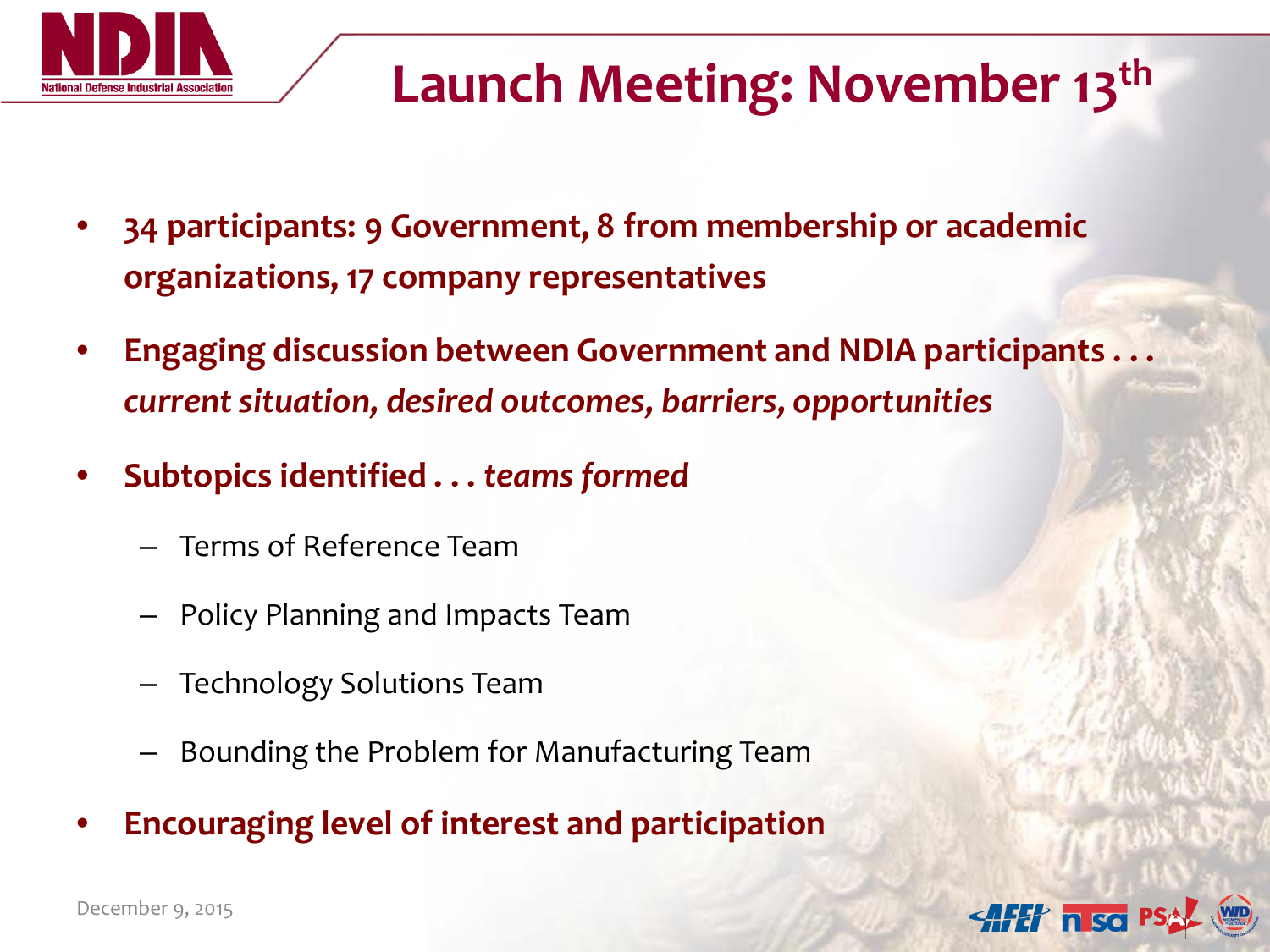

## **Preliminary Questions to be Addressed**

#### • **Boundaries . . .**

- What defines a manufacturing environment?
- What use cases are important across the life cycle of the manufacturing environment?
- **Mitigations . . .** 
	- What actions and activities can improve cybersecurity in the manufacturing environment?
	- What types of education, training and cultural changes are required?

#### • **Resources . . .**

- What existing policies regulations, and standards are applicable and what needs to be augmented, and by whom?
- What activities implemented outside the Department of Defense can be leveraged?

#### • **Development . . .**

– What technical solutions can increase cybersecurity in the manufacturing environment?



December 9, 2015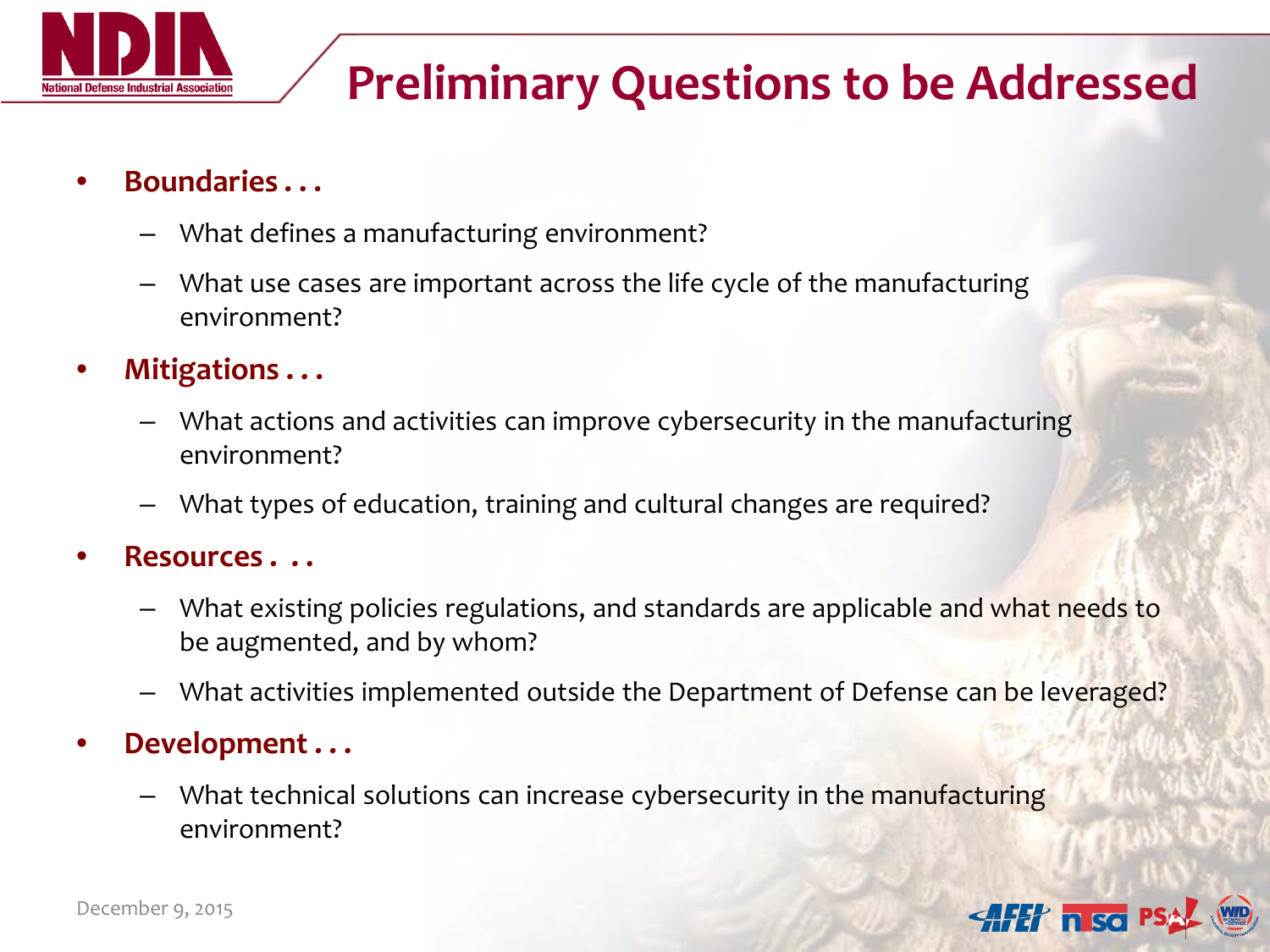

## **Next Steps**

- **Terms of reference being developed** . . . *Briefing to senior OSD leadership will be scheduled following agreement on TORs*
- **Each working group will elect a team leader and develop their schedule and deliverables** . . . *team leaders will be from industry*
- **Team members may be added throughout the activity as subject matter experts are identified to contribute to the work** . . . *opportunities to get involved*
- **Quarterly full working group meetings** . . . *meeting again in February*
- **Goal is to issue report by December 2016** . . . *will then be coordinated within DoD*